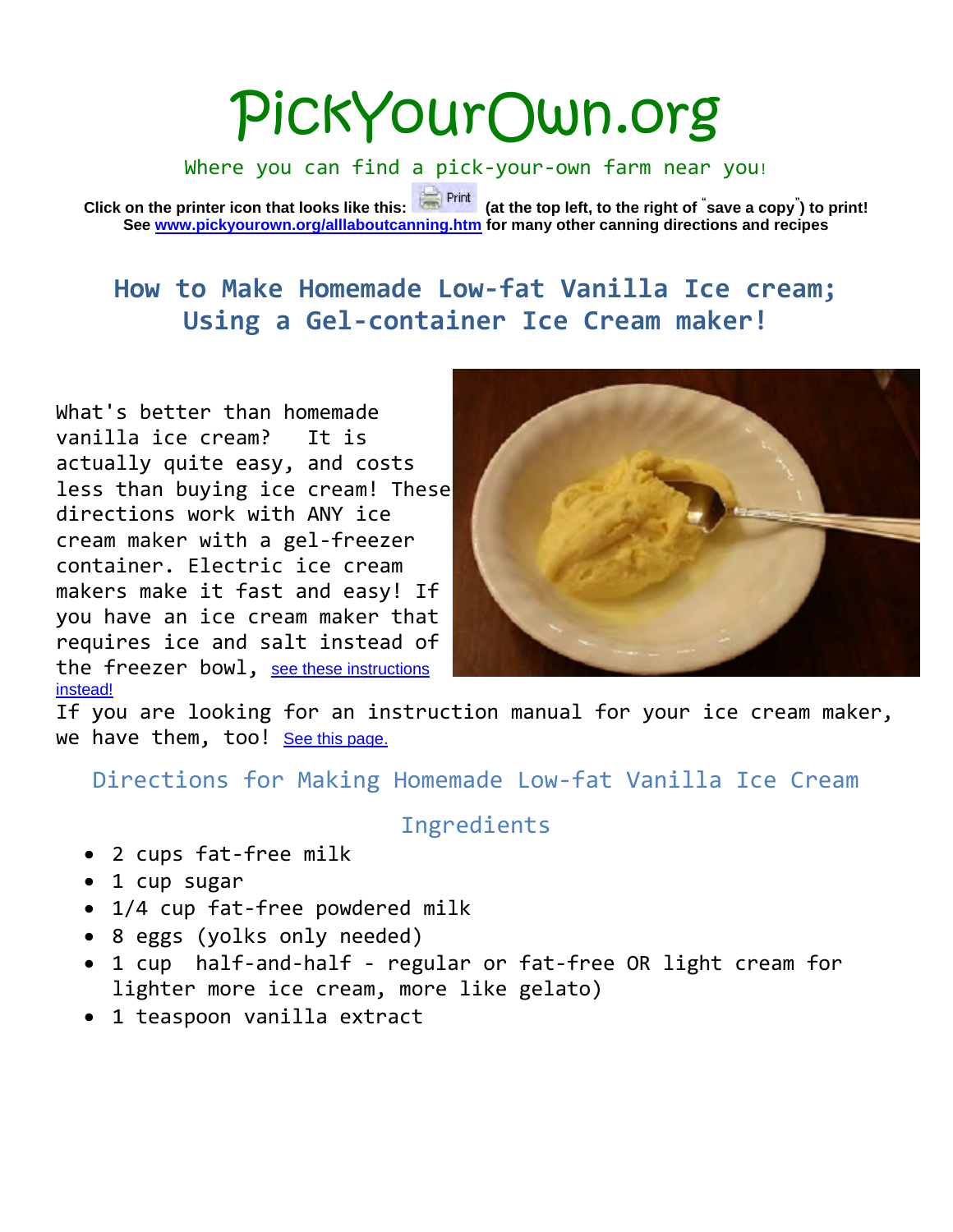### Equipment

- 1 ice cream maker with a freezer gel canister
- 1 large pot
- 1 wooden or plastic spatula

## **Instructions**

## **Step 1 - Pre-Freeze your ice cream maker's gel container**

Before you even think about making ice cream, you better

get the gel container in the deep freeze and start it freezing up. Models vary, but generally the recommend the length of time needed to freeze the unit is between 6 hours and 22 hours. It depends on how cold your freezer is. If you have the room, just leave your freezer bowl in the freezer at all times. That way, you can take it out any time for immediate use.

To determine whether the bowl is completely frozen, just shake it. If you don't hear liquid moving, it's frozen! Before freezing the bowl,

wash and dry the bowl, then place the freezer bowl in the back of your freezer where it is coldest. (Note: Your freezer should be set to 0F for most foods, including ice cream!)

## **Step 2 - Heat the milk, sugar and powdered milk**

In a large pot ( 4 quarts or larger) with a heavy bottom (for even heat distribution), mix the milk, sugar and powdered milk. Bring the mix to a low simmer over medium heat and stir to dissolve the sugar, then turn the heat down and just keep it warm.







**All images and text Copyright ©** *Benivia, LLC* **2017 All rights reserved.** Page 2 of 5



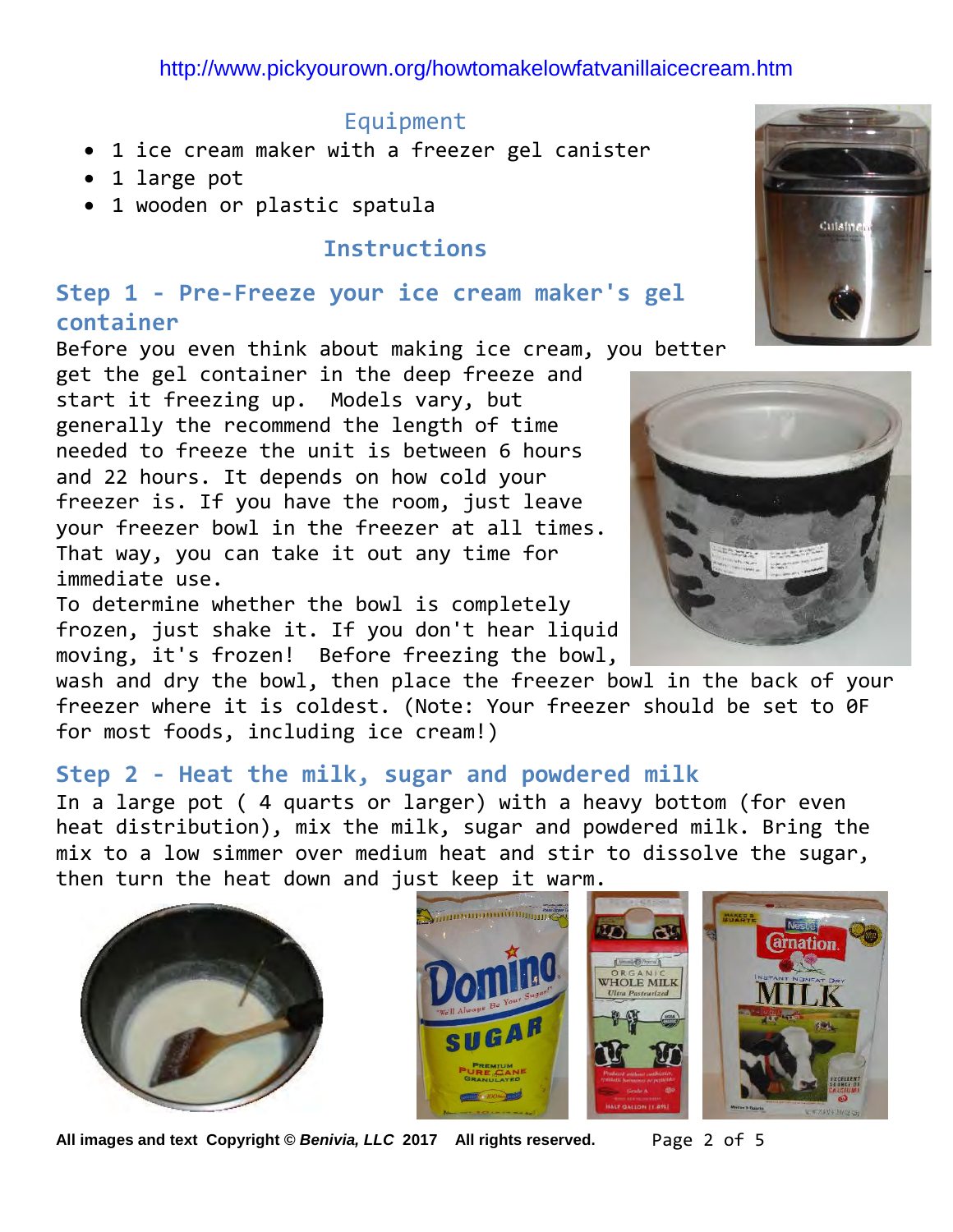#### **Step 3 - Separate 8 egg yolks**

Separate the egg yolks from 8 large eggs. Just crack the eggs against the edge of the bowl and either pour them from one

half of the shell to the other, or use your fingers to let the whites drop through while holding the yolk.





#### **Step 4 - Whip the egg yolks until thickened**

Put the egg yolks in a medium bowl and whisk until they are thickened (it only takes about 2 minutes. I use a hand mixer on low speed.





**Step 5 - Slowly add 1 cup of the hot milk mixture to the egg yolks**

While constantly whisking, slowly add 1 cup of the hot milk mixture and whisk until it is blended (a few seconds).

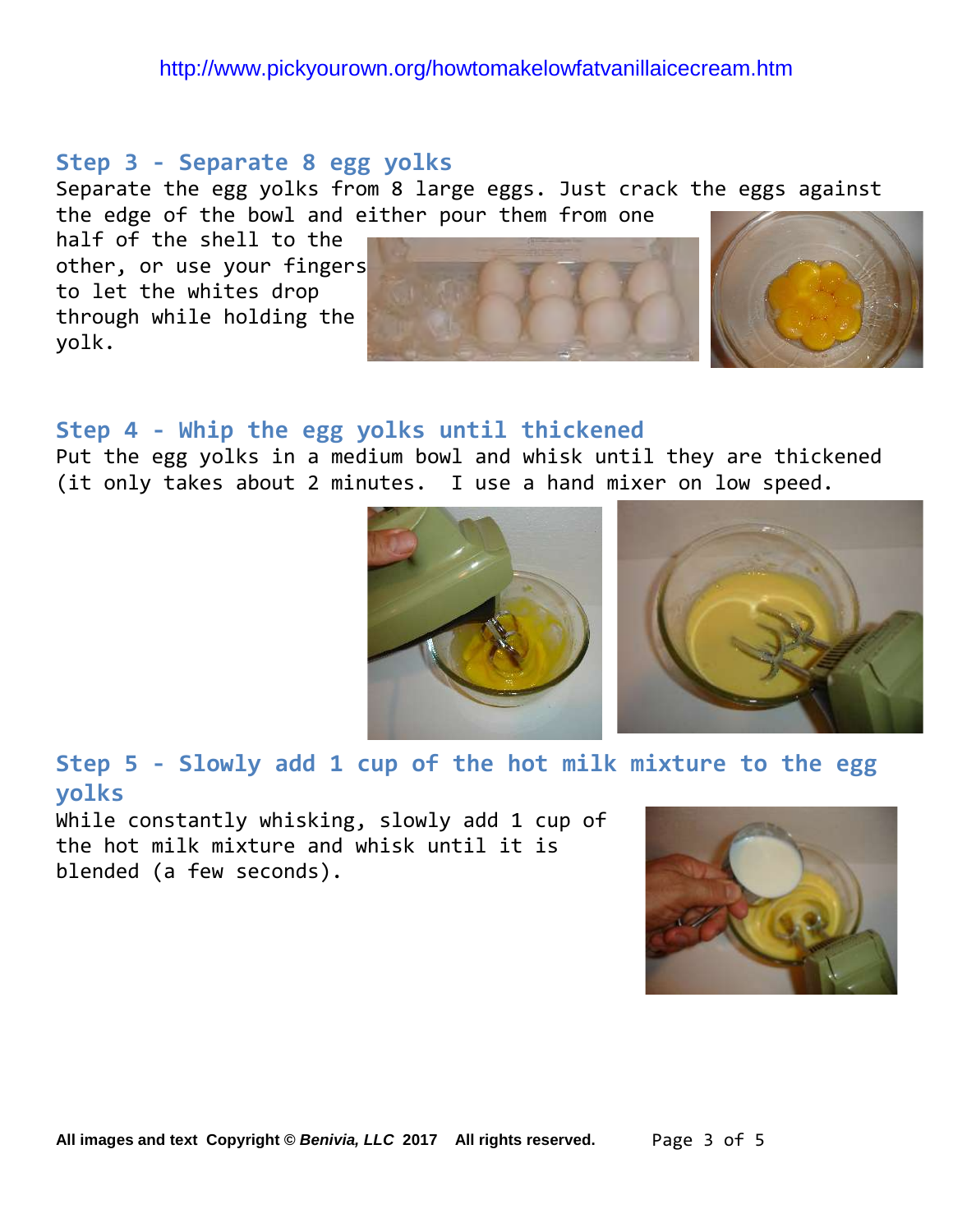## **Step 6 - Pour the egg yolk mix into the pot of hot milk**

Then pour the egg mixture back into the pot of hot milk and increase heat to medium. Stir the mixture constantly with a wooden or plastic spoon, until the mixture is thickened (like gravy) and registers between 170F and 180F (check with an instant-read thermometer, like the ones with a probe or a candy thermometer).

## **Step 7 - Add the light cream (or half and half) and vanilla and refrigerate**

Stir in whipping cream (or light cream or half-and-half) and vanilla. Cover and pop into the refrigerator for at least 6 hours before continuing on to step 8. Overnight or even 24 to 48 hours is fine.

**Intermission - while the mix (called a custard) chills** Take a break... a glass of wine or sherry or just put your feet up while it chills. Best to let it go overnight, but 3 - 4 hours will do.

## **Step 8 - Fire up the ice cream maker!**

Turn the ice cream maker on and let the maker work until it is thickened, about 20 to 25 minutes.

You can tell when the ice cream is done, by simply checking the consistency through the opening on the top of the ice cream maker. You will also hear the motor straining, as the ice cream freezes. On some units, the directions with the maker tell you to let it work until the motor stalls and stops.



**All images and text Copyright ©** *Benivia, LLC* **2017 All rights reserved.** Page 4 of 5